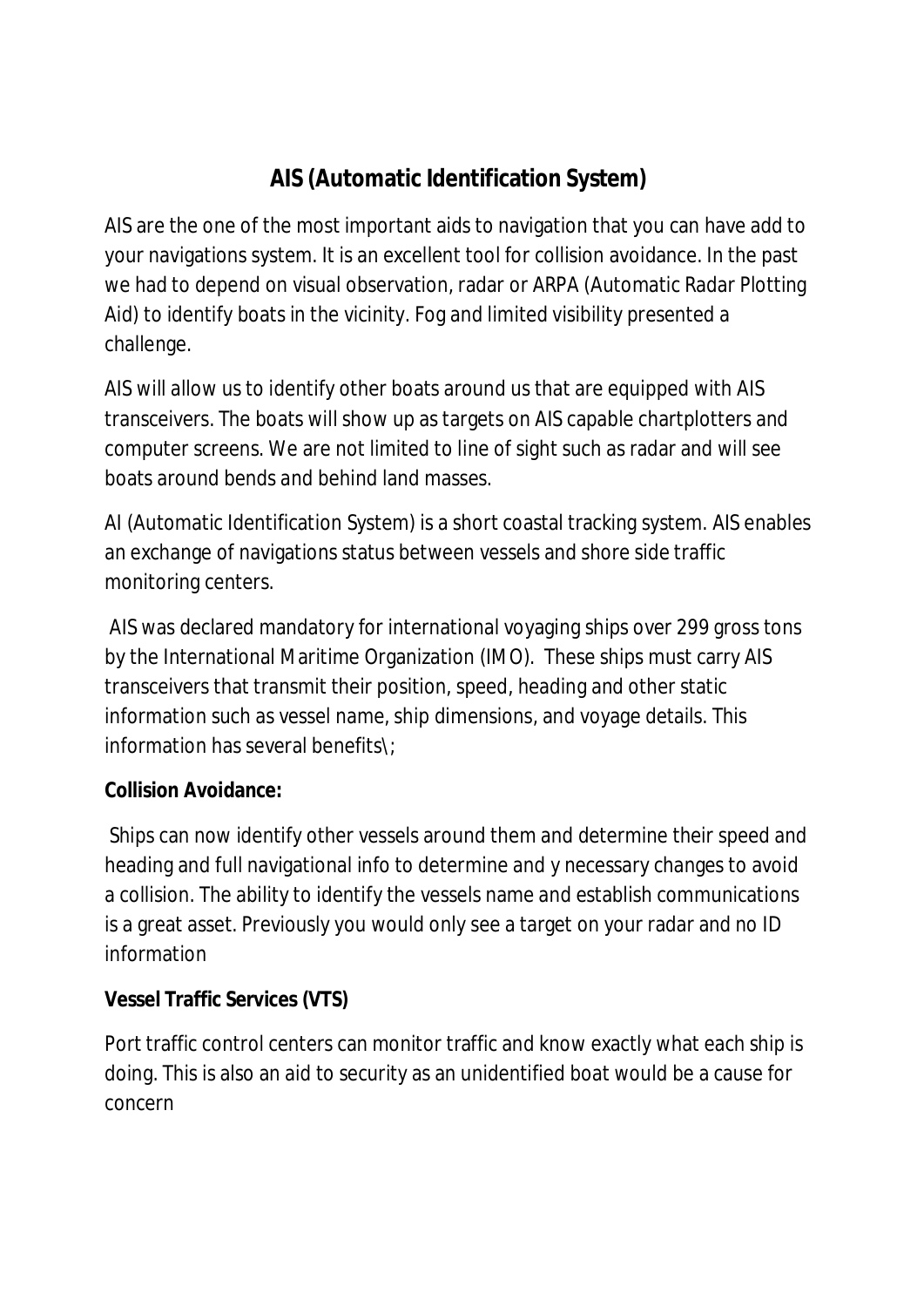**Accident Investigation and Rescue:**

In an emergency situation Coast Guard will have all the information necessary to carry out a rescue. In an accident situation all traffic details such as dates and time are precise.

**How Does AIS Work**

AIS work in the VHF marine band. An AIS transceiver includes a GPS receiver to collect position and speed data, two VHF receivers (one multiplexed with a DSC receiver) and one transmitter that operates on channel 87B and 88B. The information is encoded using GMSK modulations so you will not hear any audible information by tuning your VHF to 87B & 88B. Your AIS receiver will process the information and send it out via NMEA format to your AIS chartplotter or computer display. The targets can be overlaid in chart or radar modes. If you have a Class B transceiver your AIS unit will transmit your vessels information. This information is broadcast at regular intervals>

# **Types of AIS equipment**

# **1/ Class A Transceiver (Transmit and Receive)**

These mandatory units are used by the international voyaging ships over 299 GT. They must be operating at all times. They are expensive units with complex systems to provide maximum information and transmission distance. They receive information from Class A and B units as well as transmit. The transmitters have a range of approximately 74 kilometres (46 miles) dependant on variable conditions. The AIS sends the following data every 2 to 10 seconds based on the vessels speed while underway and every 3 minutes while at anchor:

- Marine Mobile Service Identity (MMIS) 9 digit number
- Navigations Status ( underway, at anchor or out of service )
- SOG ( speed over ground )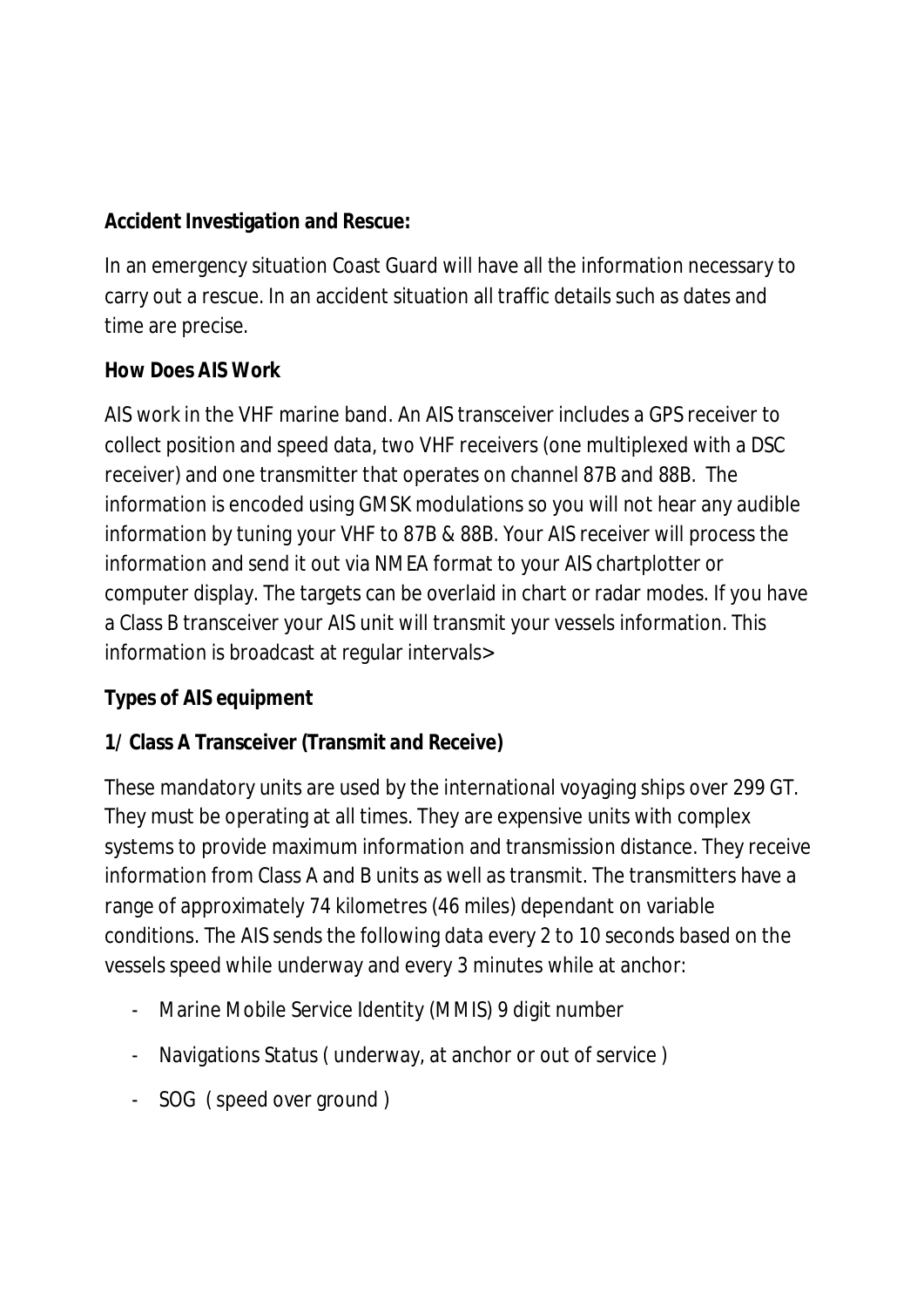- Position ( Latitude and Longitude )
- COG ( Course over ground )
- True Heading
- UTC Time Stamp

The following static data is sent every 6 minutes:

- IMO ( ships ID number) 7 digit
- Radio Call sign
- Vessel Name
- Type of ship and cargo
- Physical dimensions of the ship
- Destination
- ETA (estimated time of arrival)

**2/ Class B Transceiver (Receive and Transmit)**

The Class B transceivers are a lower cost unit and can be used by recreational vessels and vessels not mandated to use Class A. These units can be turned on or off at the operators discretion. Such as in fishing tournament that you do not want to broadcast your location. The Class B unit transmission power is limited to 2 watts giving a range of approximately 5 miles. This is to prevent overloading of the available VHF bandwidth. The following information is broadcast every 30 seconds to 3 minutes relative to the vessels speed:

MMIS, Time, SOG, COG, Latitude & Longitude, and True heading

The following static information is transmitted every 6 minutes:

MMIS, Boat Name, Ship Type, Call Sign, Vessel Dimensions and equipment vender ID.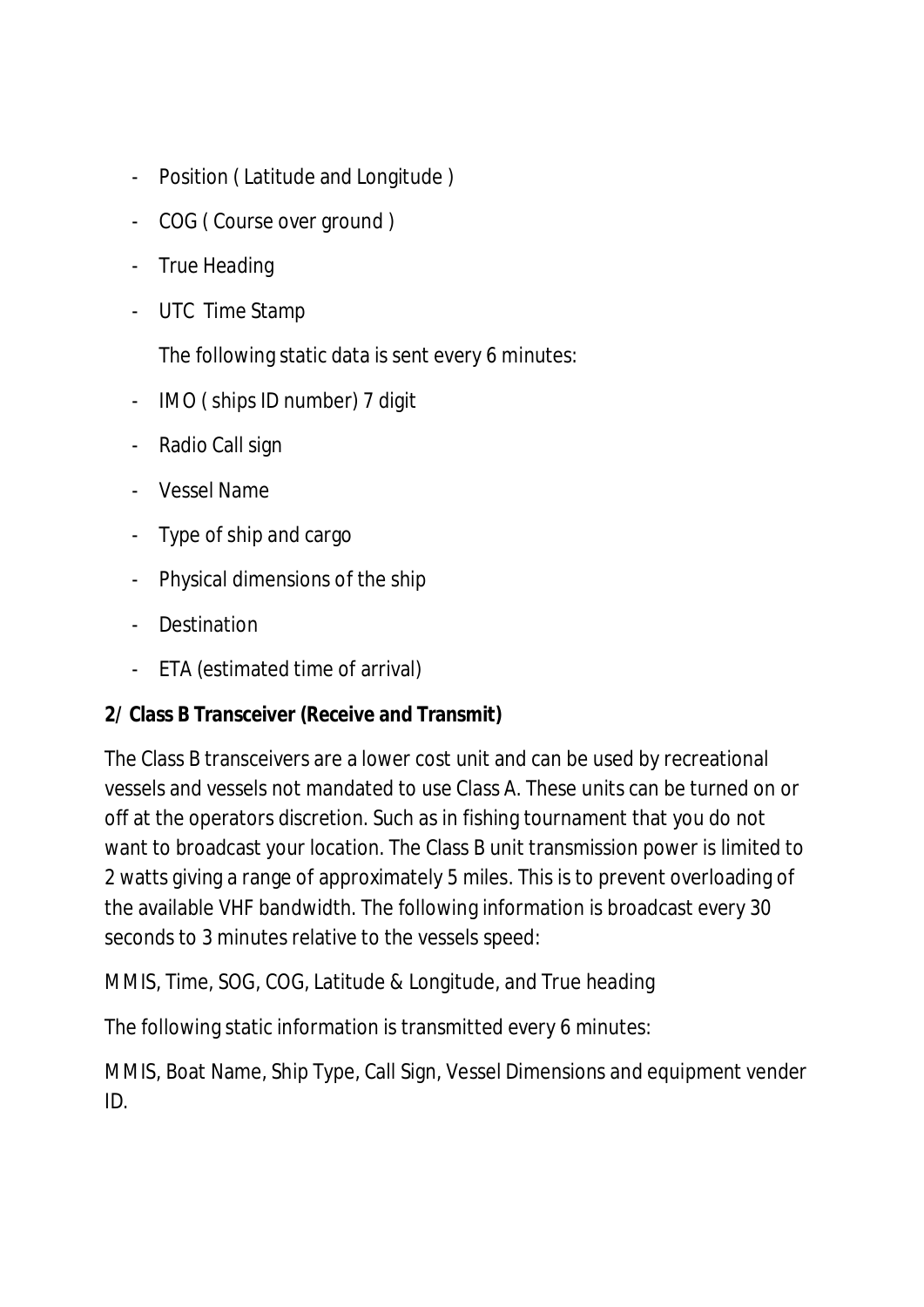The AIS processes the received information and outputs the data stream at 38400bps, as RS232 and NMEA formats. This information can be displayed on your AIS chartplotter or computer navigations system.

# **3/ Receive only AIS units**

These are the most economical to purchase. They will provide all the info received by the preceding Class B units and can output the data to an AIS capable chartplotter or computer system. The disadvantage is that Class A and B vessels will not see you on their systems.

#### **4/ VHF Radio with AIS Receiver**

VHF radios are now available with built in capabilities to receive AIS information and display it on the VHF screen. These are ideal for boaters who do not have a dedicated AIS receiver and AIS capable chartplotter and want AIS at a reasonable cost.

#### **AIS PRODUCTS**

There are many AIS systems on the market. Some of the ones are as follows:

#### **Raymarine AIS 250**

This is a receive only unit. It will monitor Class A and B broadcasts. It will interface with Raymarine AIS capable multifunction displays displaying targets in chart or radar mode. The unit has a built in VHF/FM splitter allowing use of one antennae for AIS and VHF. It must be a 3 db antenna. It has NMEA 0183 (one @ 38400 and 1 @4800 bps) output ports that allow interfacing with a computer or other manufactures displays.

#### **Raymarine AIS 500**

This is a full Class B receive and Transmit AIS unit. This unit comes with a dedicated GPS. It also has a built in VHF/Fm splitter. It can be used on Raymarine multifunction displays and other manufactures using NMEA outputs. Using the Raymarine MFD you can set up a Buddy Tracking to distinguish your favourite